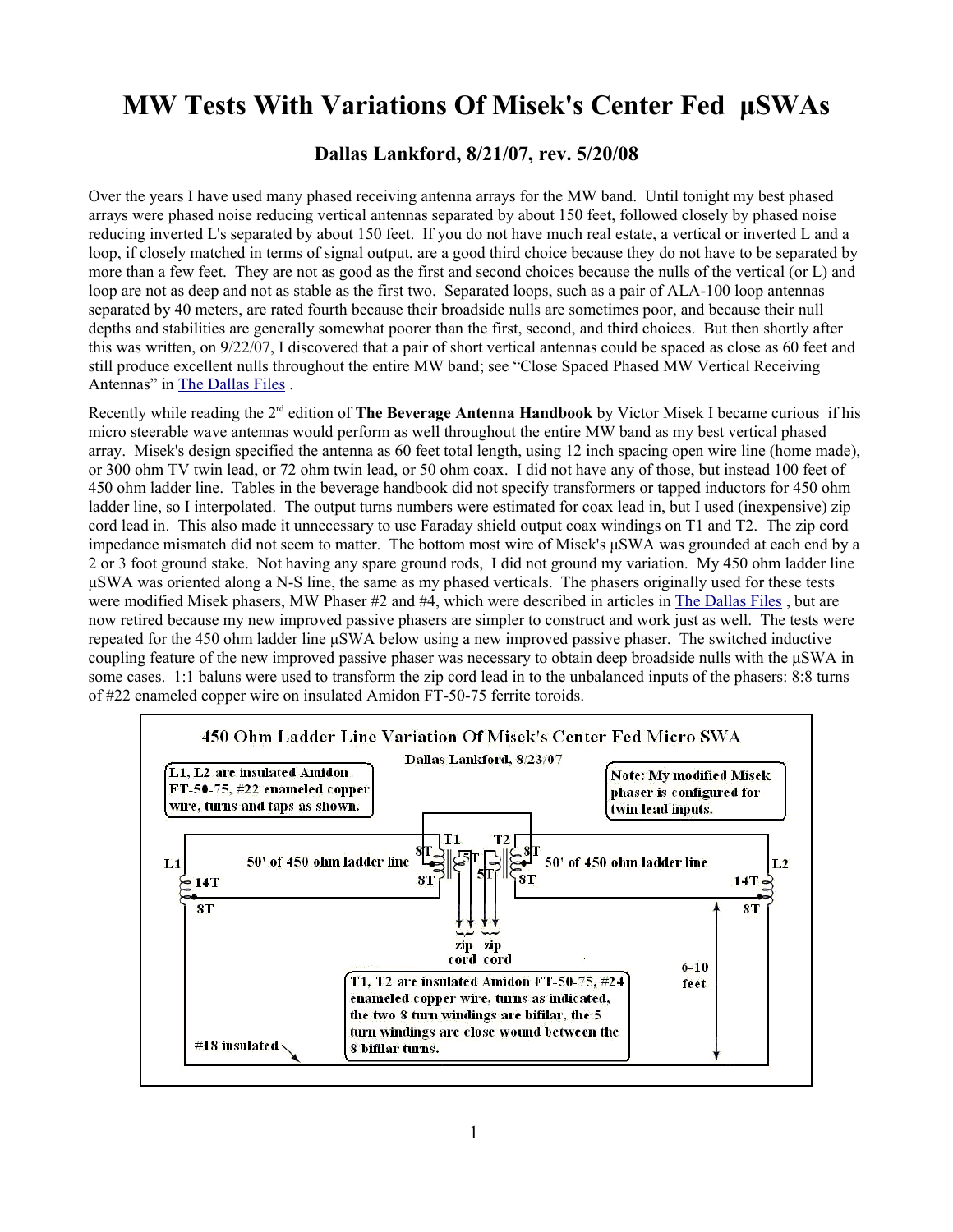The figure above describes my 450 ohm ladder line variation of Misek's center fed μSWA. Daytime comparisons of the 450 $\Omega$  µSWA were done against my best phased array, a pair of noise reducing vertical antennas separated by about 150 feet, at about 1:30 pm (essentially high noon CDT in August). In the upper half of the MW band no differences between the μSWA and phased verticals were noted. In the lower half of the MW band broadside nulls with the μSWA produced some clear signals at other frequencies for which the phased verticals did not. I interpreted this as indicating that the μSWA produces a single broadside null at lower MW frequencies, since it is known that the verticals produce bidirectional broadside nulls. Also, the μSWA produced less splatter for some broadside nulls in the lower half of the MW band than the phased verticals. So for daytime groundwave MW nulling the μSWA was slightly better than the phased verticals for a few signals.

Nighttime comparisons of the 450 $\Omega$  µSWA were also done with my best phased array, noise reducing verticals separated by about 150 feet. Nighttime skywave MW nulls of the N-S oriented μSWA were at least as good as the N-S spaced verticals, perhaps slightly better in a few cases.

The 450 ohm ladder line μSWA is excellent for null steering throughout the entire MW band when used with one of my modified Misek phasers or one of my new improved passive phasers. It is not know whether other phasers will produce equally good results when used with one of Misek's amazing μSWAs; probably not.

It not convenient for me to have a 100 foot length of insulated wire on the ground in my yard because the "ground" wire would have to be moved in order to mow the grass. So I decided to see if the "ground" wire could be elevated without degrading nulls. The figure below describes the elevated center fed μSWA which I implemented.



Daytime groundwave MW nulls of the elevated μSWA were about as good as the unelevated μSWA with wire on the ground except for some broadside nulls where, as before, the sideband splatter of the elevated μSWA was less than the phased verticals for a few signals. And, as before, the broadside nulls of the phased spaced verticals were bidirectional, while the broadside nulls of the elevated μSWA were unidirectional at lower MW frequencies, which I consider to be an advantage.

Nighttime skywave MW nulls of the elevated μSWA were no better than and no worse than the phased verticals for numerous test cases, including broadside nulls. The elevated version of Misek's μSWA is a winner.

Below is a coax lead in version using 12 inch spaced antenna wires. The numbers of turns for the transformers and inductors were taken from Misek's handbook. The spacers were 14 inch long 0.5 inch diameter hardwood dowels with holes drilled 1 inch from each end. The wire was Radio Shack #18 insulated (dual) speaker wire (pulled apart). The center was strain relieved with knots in the antenna wire and short lengths of 0.25 nylon rope. Not pretty, but it worked fine. The insulated ground wire was not pulled taught, and not grounded to ground rods at each end in the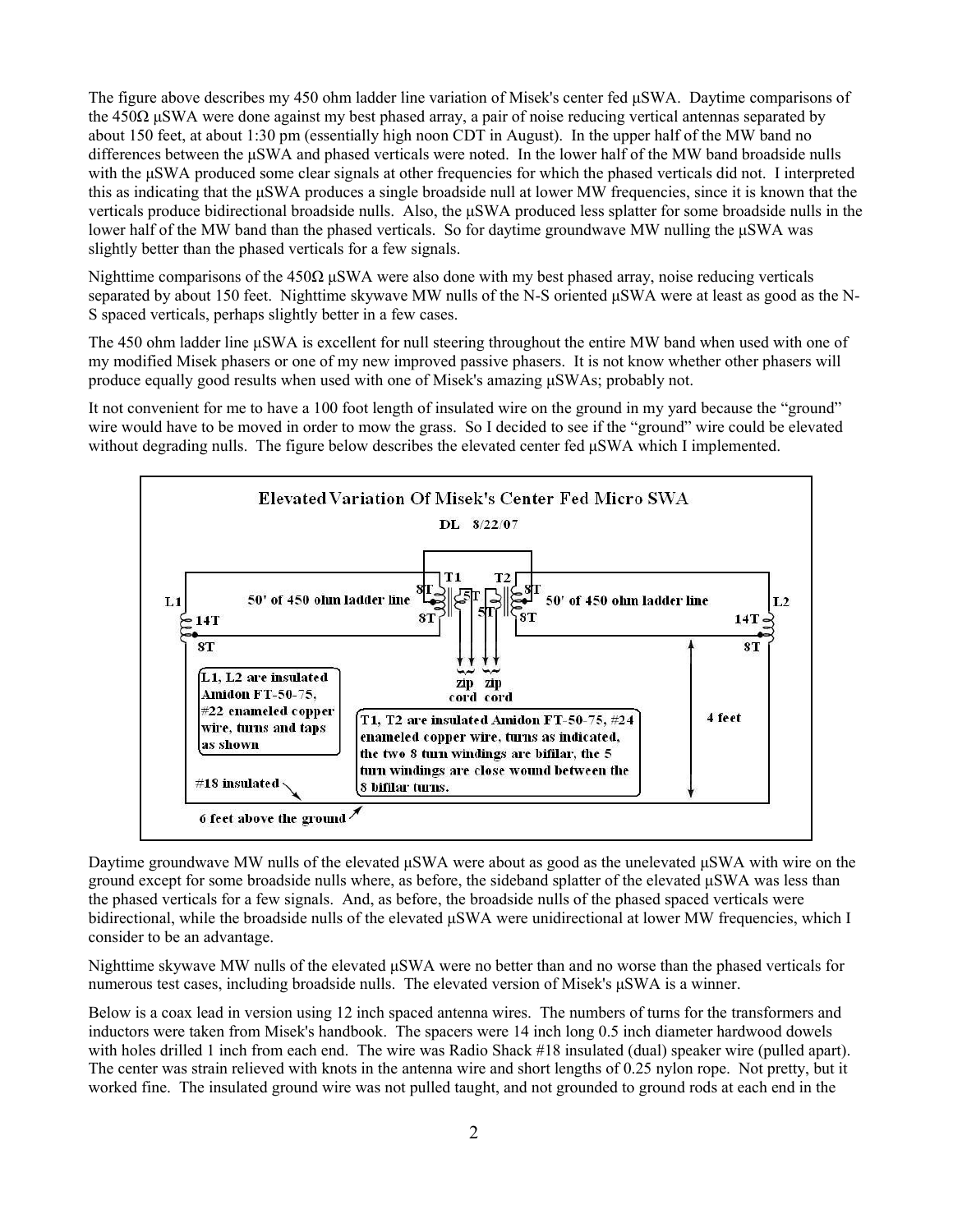temporary prototype which was aligned E-W across my back yard. The center was about 3 feet off the ground, and the ends were about 6 feet off the ground. That considerable sag did not seem to degrade its nulls. Transformers, inductors, antenna wires, and lead in connections were soldered to pads cut onto small PC boards with a Dremel tool.



With both the N-S oriented  $\mu$ SWA and the N-S spaced verticals nulls towards the North and South are generally slightly better than nulls towards the East and west. Similarly, with the E-W oriented 12 inch spaced  $\mu$ SWA nulls towards the East and West are generally slightly better than nulls towards the North and South.

Daytime (and sunset and sunrise transitions) signal levels of the 100 foot MW μSWA antennas are sometimes low at my low noise location after nulling. So a 10 dB (nominal) gain high intercept amplifier is appropriate for my location, both for my modified Misek phasers and my new improved passive phasers. In some cases the passive phasers may benefit from additional amplification. I use push-pull Norton transformer feedback amplifiers for this purpose. A detailed article on how to build them is found in [The Dallas Files,](http://www.kongsfjord.no/) or you can buy them from [Kiwa Electronics](http://kiwa.com/bbpreamp.html) .

I got the idea for an all zip cord μSWA because zip cord  $(=\#18 \text{ standard speaker wire})$ is 100 ohms "nominal" impedance, and because Misek's beverage handbook has turns data for a 72 ohm twin lead μSWA impedance. The 100 foot long zip cord μSWA was a 100 foot spool of Radio Shack #18 stranded 7x26 copper speaker wire cut into 50 foot halves. Speaker wire twin lead is closer to 200 ohms, so my estimates of the turns numbers are not be accurate, but it doesn't seem to matter. The 100' all zip cord μSWA 4 to 6 feet above the ground with ground wire on the ground had daytime groundwave nulls and nighttime skywave nulls as good as the elevated μSWA and the the phased verticals.



How much shorter can a μSWA be made and still null as well as a 100 foot long μSWA (or a pair of phased separated verticals separated by 150 feet) throughout the entire MW band? In his beverage handbook Misek said that 60 feet total length was sufficient. After testing the 100' long all zip cord μSWA I cut it down to 60'. All of the transformer data in the figures above is valid for SWAs of any length, so the same transformers were used for the 60 foot μSWA as for the 100 foot version. The 60 foot μSWA, when placed about 15' away from and oriented in the same direction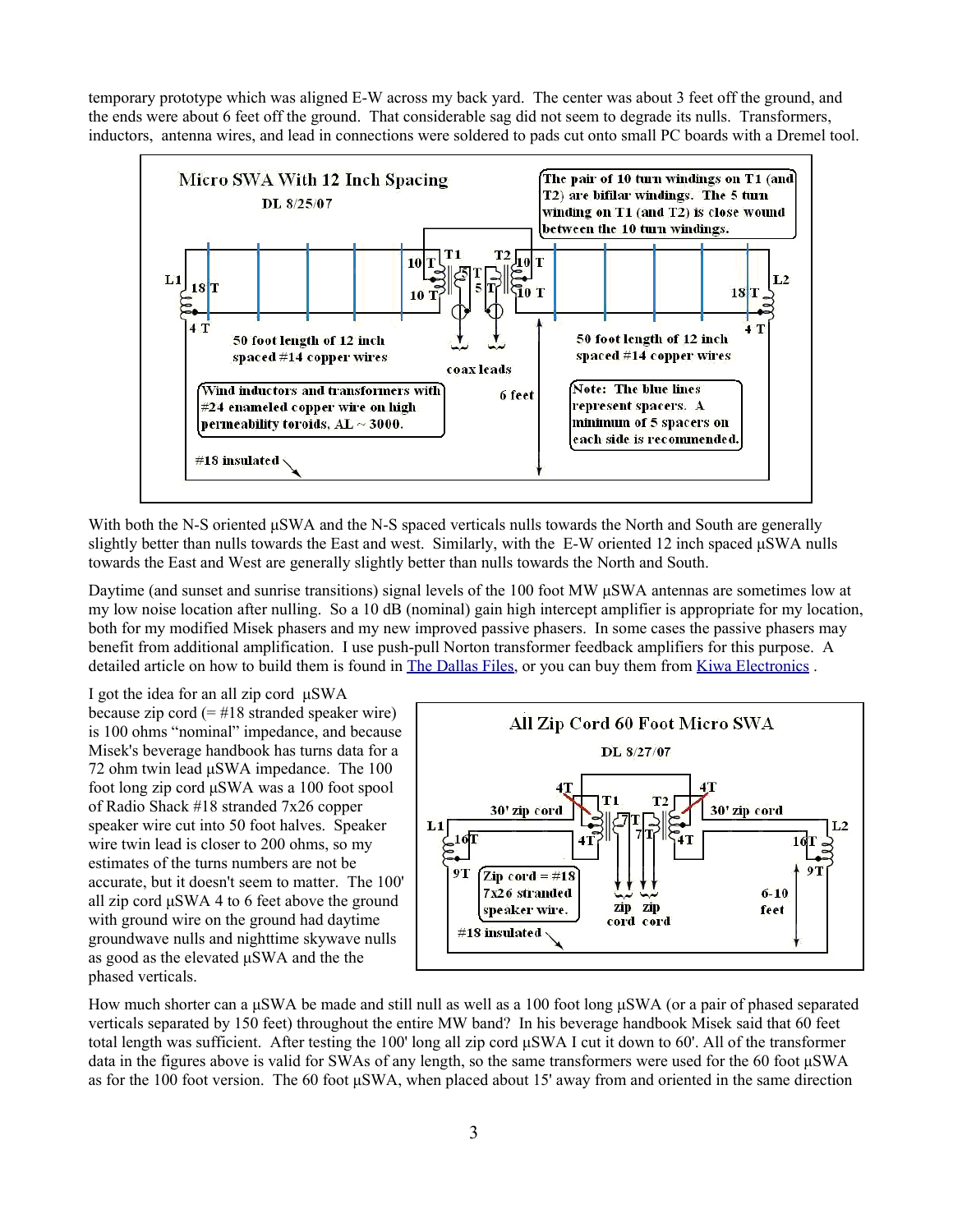as the 100 foot elevated μSWA, nulled just as well, with the same signal to noise ratio, and with no decrease in signal levels. It is amazing, just amazing, that such a small antenna can generate such good MW nulls and steer them so well. The small 60 foot all zip cord μSWA was easy to move around my yard to test different placements and orientations. For daytime MW groundwave signals placement or orientation of the 60' all zip cord μSWA made as much as 10 dB difference on signal to man made noise ratios for some signals. In some cases the improved (or degraded) signal to noise ratios seemed to be due to placement of the 60' μSWA in a region of lower man made noise, and in other cases it seemed to be due to directionality of the 60' μSWA (partial nulling of the noise). Curiously the E-W orientation of the 60' all zip cord μSWA did not perform as well on some daytime groundwave signals at the lower end of the MW band as I expected compared to the 100' N-S 450 ohm ladder line μSWA,

And what is the minimum separation between the antenna and ground wires while maintaining good performance? I shortened the ground wire separation of the 12 inch spaced uSWA to 1 foot and the nulling performance was severely degraded; when a daytime groundwave signal was nulled, all other signals were nulled almost as much. So 3 feet at the center and 6 feet at the ends is about the minimum separation which should be used between the ground wire and the antenna wires.

All of the μSWAs which I tested provided good signal levels for SW signals, although slightly less than the verticals in a few cases. The μSWAs also seemed to provide nulling capability for man made noise and my neighbors noise sources even at the higher SW frequencies. Of course, none of them, including the verticals, produced decent SW nulls. No surprise there. Deep and stable SW skywave nulls are virtually impossible because of multiple arrival angles and the shorter wavelengths of SW signals. Nevertheless, a μSWA will provide reasonably good SW listening if you get bored with MW listening.

I like the 450 ohm ladder line version because its wire is solid copper clad steel #18 AGW, which gives it excellent strength. It should withstand wind and other stresses quite well. However, it is not very flexible, so if you want a portable μSWA which you can take to an ocean beach or to a remote site, then a stranded copper plated steel 450 ohm ladder line, or an all zip cord version would probably be more appropriate. You should also take along a 10 dB nominal gain preamplifier as mentioned earlier in this article to use between your phaser and receiver, just in case a few weak ones might otherwise get away.

The SWA push pull impedance z**pp** and antenna impedance z**<sup>a</sup>** formulas were given in Misek's handbooks. The turns ratios formulas were derived from data in Misek's handbooks. Consider, for example, a zip cord SWA. Radio Shack #18 speaker wire which I use has d  $0.045$ " and s  $= 0.155$ ". Using the impedance formulas at right  $z_{\text{pp}} = 231 \text{ ohms}$  and  $z_{\text{a}} = 227$ ohms. And using the turns



ratios formulas at right  $2p/q = 2.15$  for 50 ohm coax and  $n/m = 0.49$ . The number of turns q (which determines the number of turns p) should have a reactance on the order of 4 times (according to some sources) the lead in impedance, which is 50 ohms in this case. An FT-50-75 with  $q = 8$  turns is about 192 ohms at 500 kHz. I have found this to be more than sufficient for matching 50 ohms down to at least 200 kHz. Consequently,  $q = 8$  and  $p = 8 \times 1.075 = 8$  turns are sufficient. To match 231 ohm zip cord lead in  $p = 4$ . The values calculated here are in reasonable agreement with the interpolated values  $p = 4$  and  $q = 7$  obtained above. The number of turns m should have a reactance on the order of 4 times (again, according to some sources) the push pull impedance of the SWA. An FT-50-75 with  $m = 16$  turns is about 2412 ohms which is much more than 4 times the push pull impedance. Consequently,  $m = 16$  and  $n = 0.49$  x  $16 = 8$  turns are considerably more than sufficient, and  $m = 10$  and  $n = 5$  should be sufficient. Because these are receiving antennas, it doesn't really matter if you match for coax or 200 ohm speaker wire twin lead. I have not